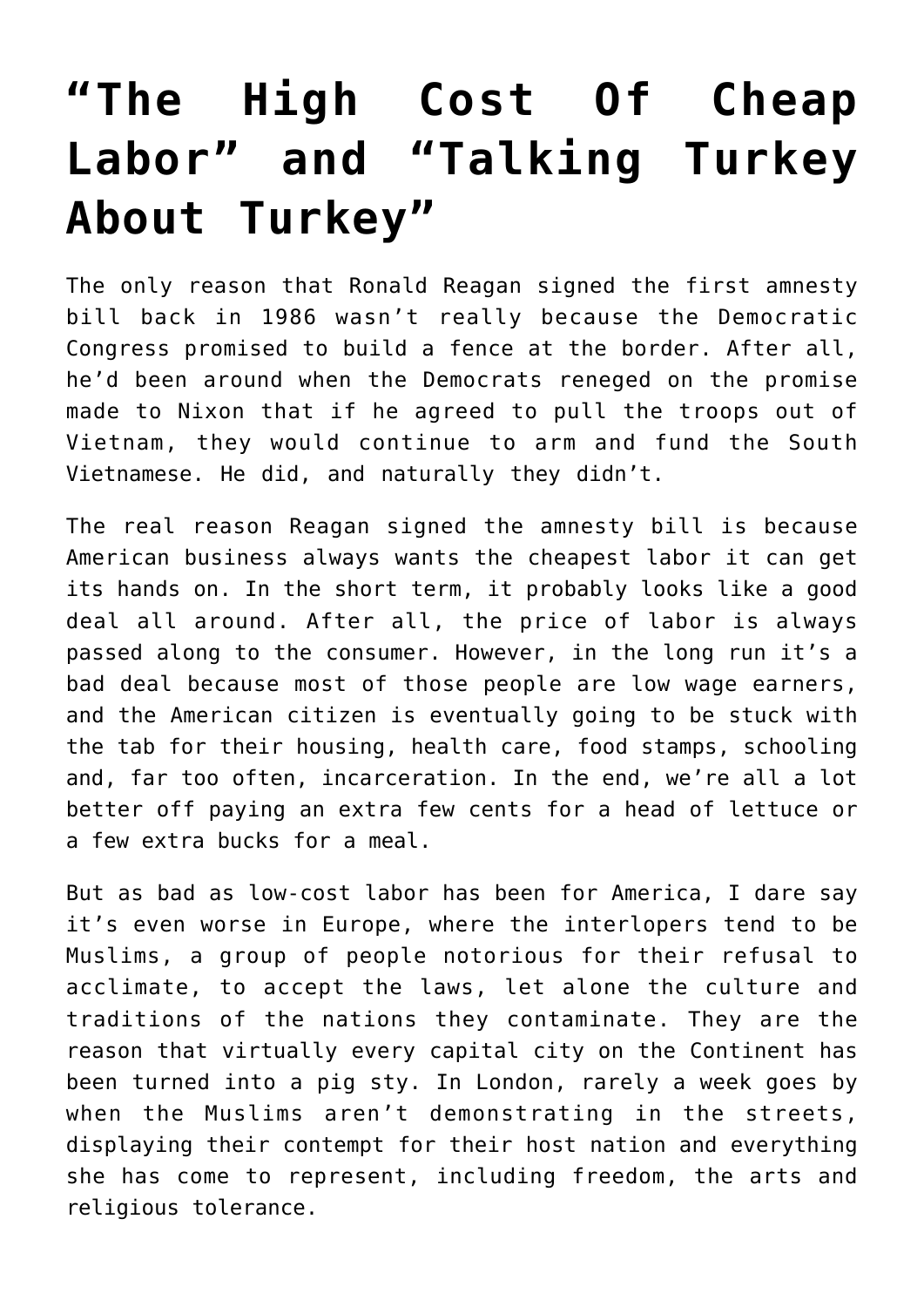America, which used to be the land of the free and the home of the brave, has morphed into a place where political correctness has turned most people into whimpering cowards. In spite of the First Amendment, most TV pundits were afraid to even mention that Trayvon Martin was a drug-dealing six-footer or that 300-pound Michael Brown was a thief and a bully who just happened to be high on marijuana when he confronted Officer Darren Wilson.

These days, we aren't even supposed to hold the mothers and occasional fathers of criminals even partially responsible for the end result. On the contrary, we're expected to treat the parents of teenage thugs with the same respect and deference that we bestow on the parents of military warriors who forfeit their lives for their country.

But, then, for the past 13 years, we have had two presidents, Dumb and Dumber, insisting that Islam is a religion of peace. As hard as it was to swallow that swill from George W. Bush, it has gotten far worse under his successor. It was Obama, after all, who not only announced with a straight face that Muslims played a major role in the creation of the United States, but that they were an essential part of our space exploration program. I suppose that last point has some merit. After all, if I were a NASA scientist, I'd have a real incentive to break the bounds of gravity, knowing that I and millions of others hoped and prayed that other planets could support human life. The reason being that it would provide an opportunity to leave the one that's home to 1.2 billion Muslims.

In the meantime, Barack Obama tries in vain to defuse public anger over his despotic decision to legislate from the Oval Office. His latest attempt took place in Chicago, where he announced yet again that our immigration policy has to be overhauled. The difference was that this time he said it wasn't merely to accommodate multi-millions of illegal Hispanics, but because there are plenty of people from Poland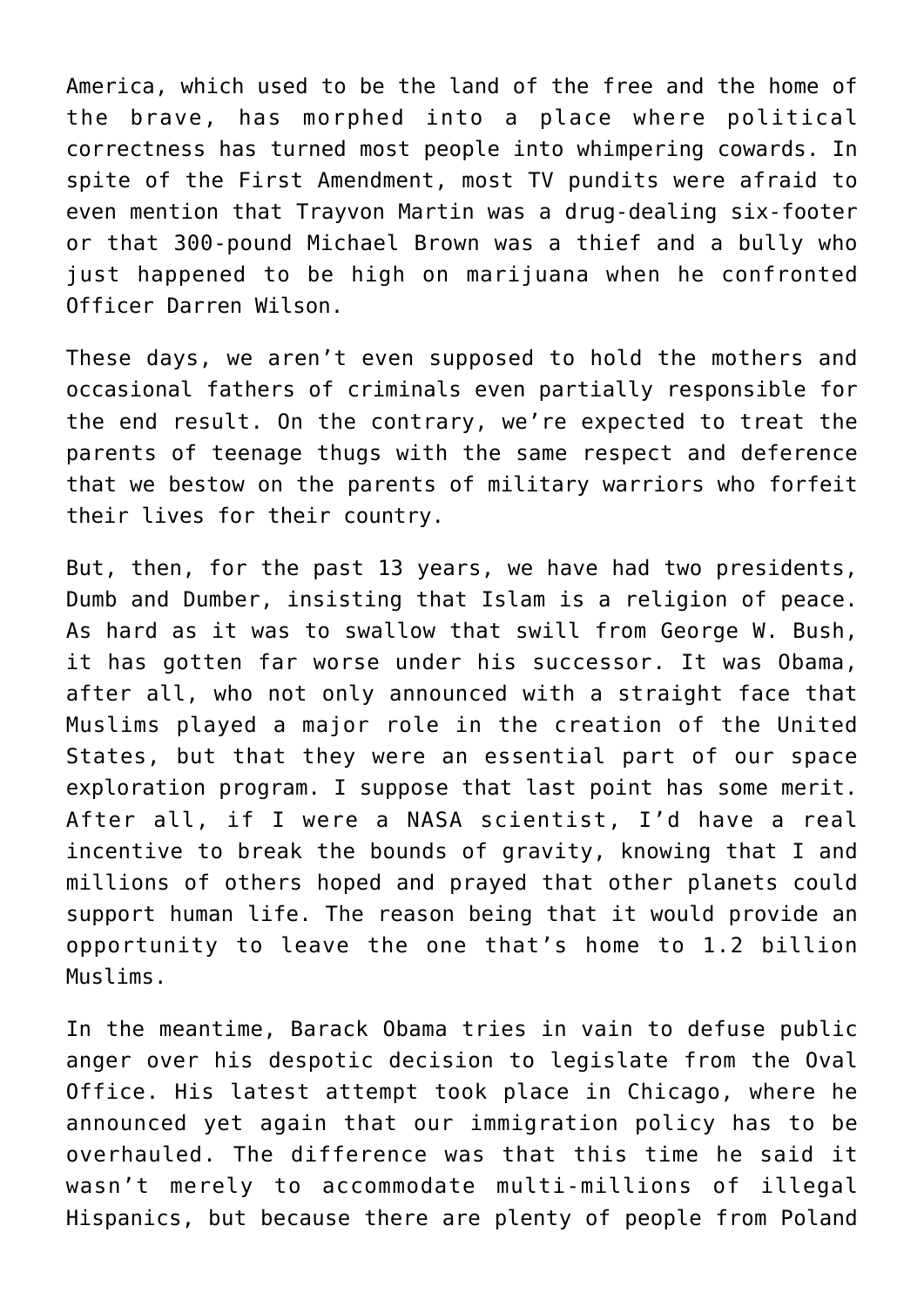and Ireland who are in this country illegally.

I used to gag every time Obama opened his mouth. Lately, though, I've been doing a lot more head scratching. Poland and Ireland are the basis of the problem? Was it possible that the sly puss was trying to woo members of those two major ethnic groups? Instead of demanding that the President abide by his constitutional limitations, were Irish and Polish Americans supposed to say to themselves, "Hey, if the son of a gun can prevent five million Latinos from being deported, maybe he'll keep my uncle from being sent back to (Warsaw) (Dublin) after he gets out of jail"?

Finally, I don't know what you call it when Barack Obama pardons a Thanksgiving turkey, but I call it professional courtesy.

## **Talking Turkey About Turkey**

By what right is Turkey allowed to be a member of NATO? Under its current leader, Recep Erdogan, it has become more and more of a despotic Islamic nation. In recent months, it has not only denied the U.S. the use of its air force bases, but welcomed ISIS inside its borders so the terrorists could surround the Kurds and attack them from all sides. And does anyone seriously believe that Turkey would ever rush to defend any of its alleged NATO allies?

Speaking of turkeys, according to a PEW Poll, over 70% of blacks insist they are treated less fairly than whites by the police. My reaction was to wonder how the hell they know how whites are treated. I suspect that when it comes to criminals, you'd be hard pressed to find, to use Obama's favorite word, a smidgen of difference in the way those in either group are approached and arrested.

When it comes to law-abiding people, I suspect the behavior of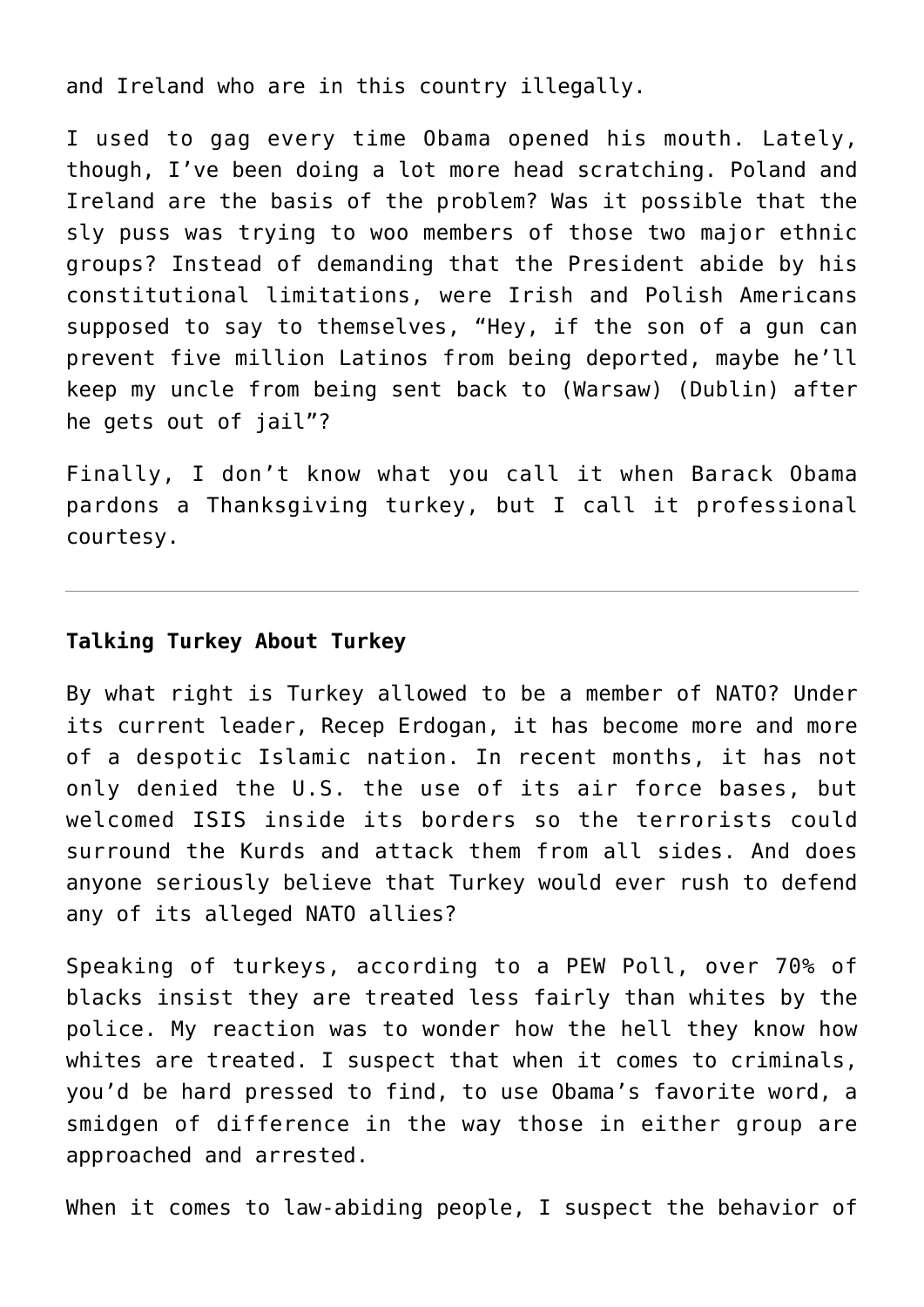most cops is determined by the way people relate to them, which, I dare say, is a fairly typical human response. Like any white driver in America, I have been stopped on many occasions. Once in a while, I believed that I was entirely in the right and had not committed any vehicular sins, but I never insulted the officer, displayed contempt and, so far as I recall, never once tried to take his gun away.

Instead of devoting so much time and attention to a single incident in Ferguson, MO, wouldn't you think that Barack Obama and Eric Holder would concentrate on black thugs who commit, on a per capita basis, eight times as many murders as whites, especially when the majority of their victims also happen to be black?

Also, why is it front page news when a white cop shoots a black person, but when it's blacks killing, torturing and raping whites or, for that matter, other blacks, there is a news – you should excuse the expression – blackout?

Getting back to Ferguson, when you realize that there was every expectation that, one, the Grand Jury would not indict Darren Wilson; that, two, the local cops were told to back off and that the National Guard was not deployed on the streets; and that, three, everyone expected a riot to occur; why did County Prosecutor Robert McCulloch decide to release the Grand Jury's decision after nightfall? If the governor, the local police chief and Mr. McCulloch had sat down and choreographed the arson and vandalism, they couldn't have done more to ensure that the TV cameras would have every opportunity to record a race riot.

For years now, the Muslim world has been at war with America and the European democracies, but nobody in the civilized world will even acknowledge it. Instead, we try to cherry-pick the bad guys. We refer to Al Qaeda, the Taliban, ISIS, Hamas or Hezbollah, as if there is a speck of difference between them, other than what they call themselves. Partly it's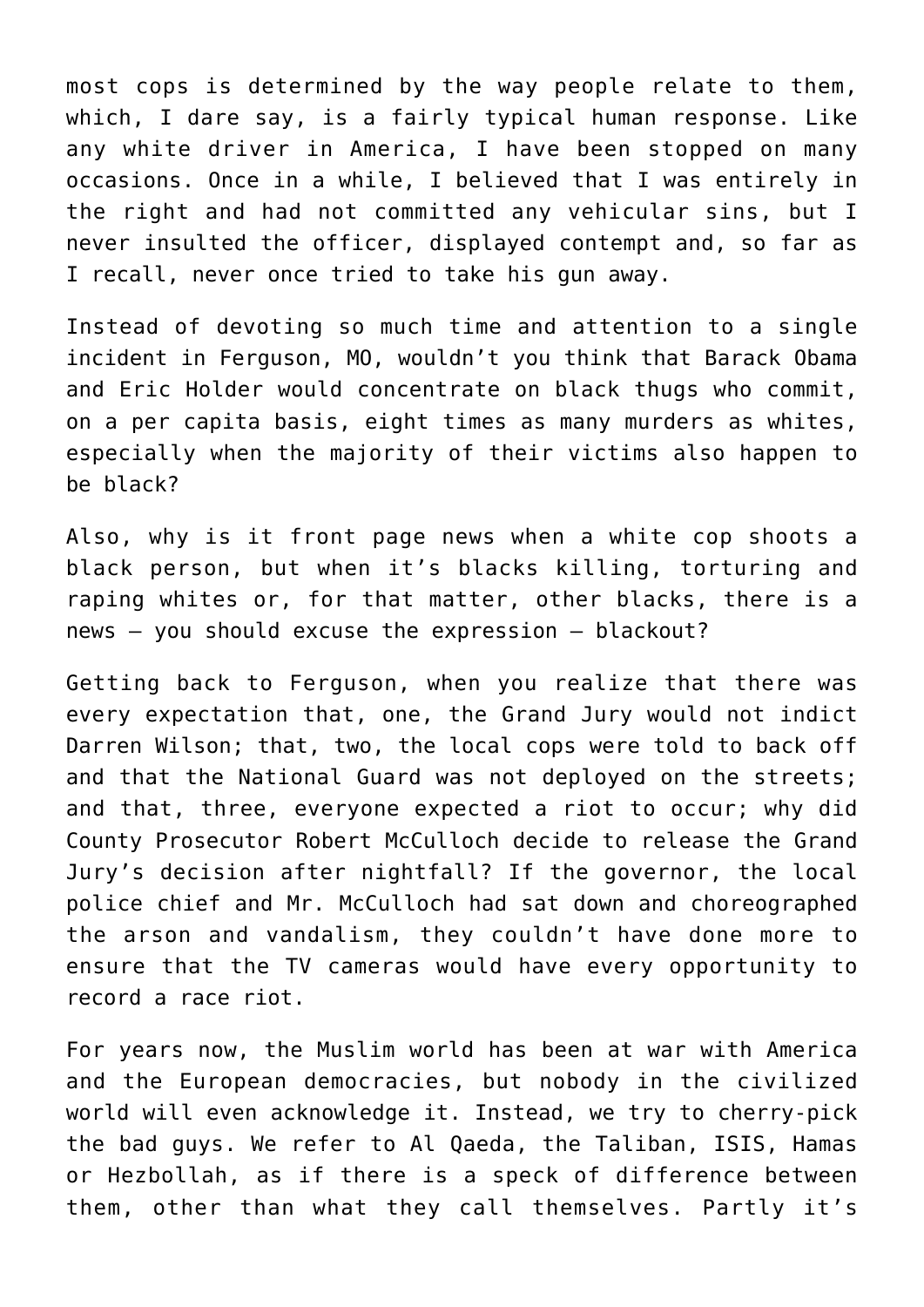because George Bush insisted that Islam is a religion of peace, partly because Obama won't even refer to the violence consuming the globe as having its source in the evil cult, and because the major media is dedicated to the childish belief that the only truly evil people in the world are American conservatives.

As a result, there is a religious war taking place in the world, but, with the exception of Israel, only one side is waging it or will even acknowledge it's taking place.

In similar fashion, a race war is currently underway in America, but it is only being conducted by blacks. Only blacks are encouraged to ignore the facts about what took place in Ferguson and to pretend that a 300-pound thug was a cherubic altar boy. Only they get to insist that forensic evidence is a white plot. Only they get to pass off a scumbag like Al Sharpton as a civil rights leader with moral authority. Why is he given the key to the White House, but not, say, his white counterpart, the Grand Kleagle of the Ku Klux Klan?

It's not enough to blame the black thugs, including Eric Holder, who descended on Ferguson with no other purpose but to inflame a bad situation and to make it worse. One must also hold the feet of the media to the flames. I'm not referring to the TV cameras that at times out-numbered the barbarians in the streets, but to a media that patronizes blacks, at least so long as they're not Ben Carson, Condoleezza Rice, Allen West, Thomas Sowell, Jason Riley or Tim Scott, in which case they're dismissed as Uncle Toms, Aunt Jemimas and traitors to their race.

The media likes to label conservatives as racists, but that's clearly a case of the pot smokers calling the kettle black. What else but racist would you call it when journalists not only find endless excuses for soaring rates of black crime and illegitimate births, but blame white society for the millions of black men who refuse to marry the mothers of their children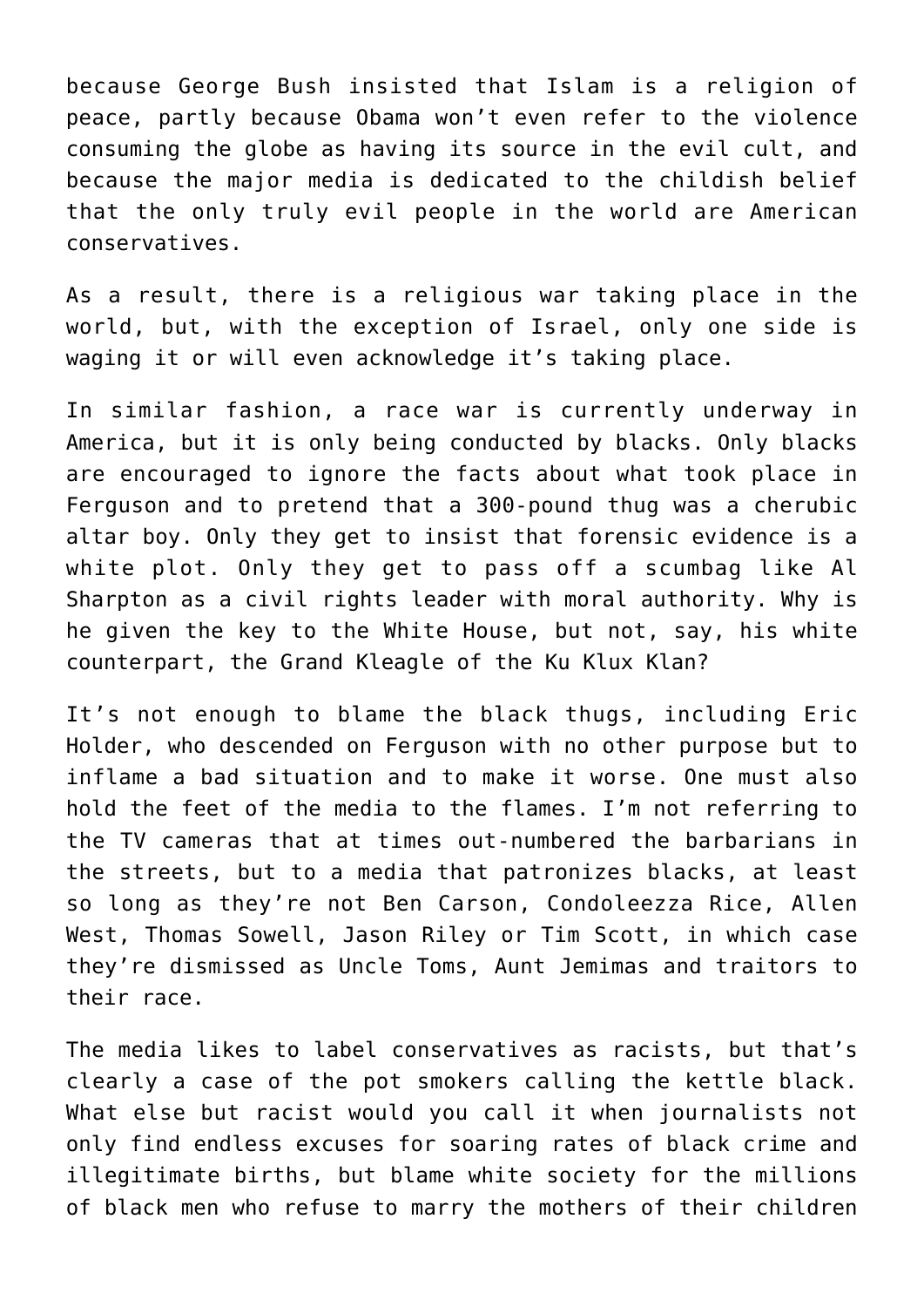or to help raise and provide for their sons and daughters?

How is it not racist to ignore the fact that in spite of billions of tax dollars having been spent in the hope of providing a ladder through education by which slum dwellers can climb out of poverty, half of young blacks fail to even bother graduating from high school?

There is no denying that racism exists in America, but nearly all of it resides in two groups: black bigots and white liberals.

On top of everything else, we are cursed with a president who any time there's a news item about a black person who has behaved inappropriately, automatically springs to their defense, always assuming the worst about white people in general and white police officers in particular.

When I saw the tawdry assemblage that Obama invited to the White House to discuss racial issues, a gathering that included notorious race hustler Al Sharpton and Obama's own version of Rasputin, Valerie Jarrett, it occurred to me that as groups go, even Amos 'n' Andy's Mystic Knights of the Sea and Ralph Kramden's Friendly Sons of the Raccoons had higher standards for inclusion.

Finally, just in case you don't think I've mentioned enough birdbrains to achieve my daily quota, let me hasten to add Robert Redford, who believes that our great outdoors should forever remain in the pristine state in which God created it, unless of course he decides to host a film festival for his Hollywood cronies in the midst of the Rockies. Last year, 46,000 of his nearest and dearest descended on Sundance, Utah, mainly in their fossil fuel-burning private jets, to watch movies.

In one of his typically self-serving, hypocritical, pronouncements, Redford recently declared, "I think the environment should be put in the category of our national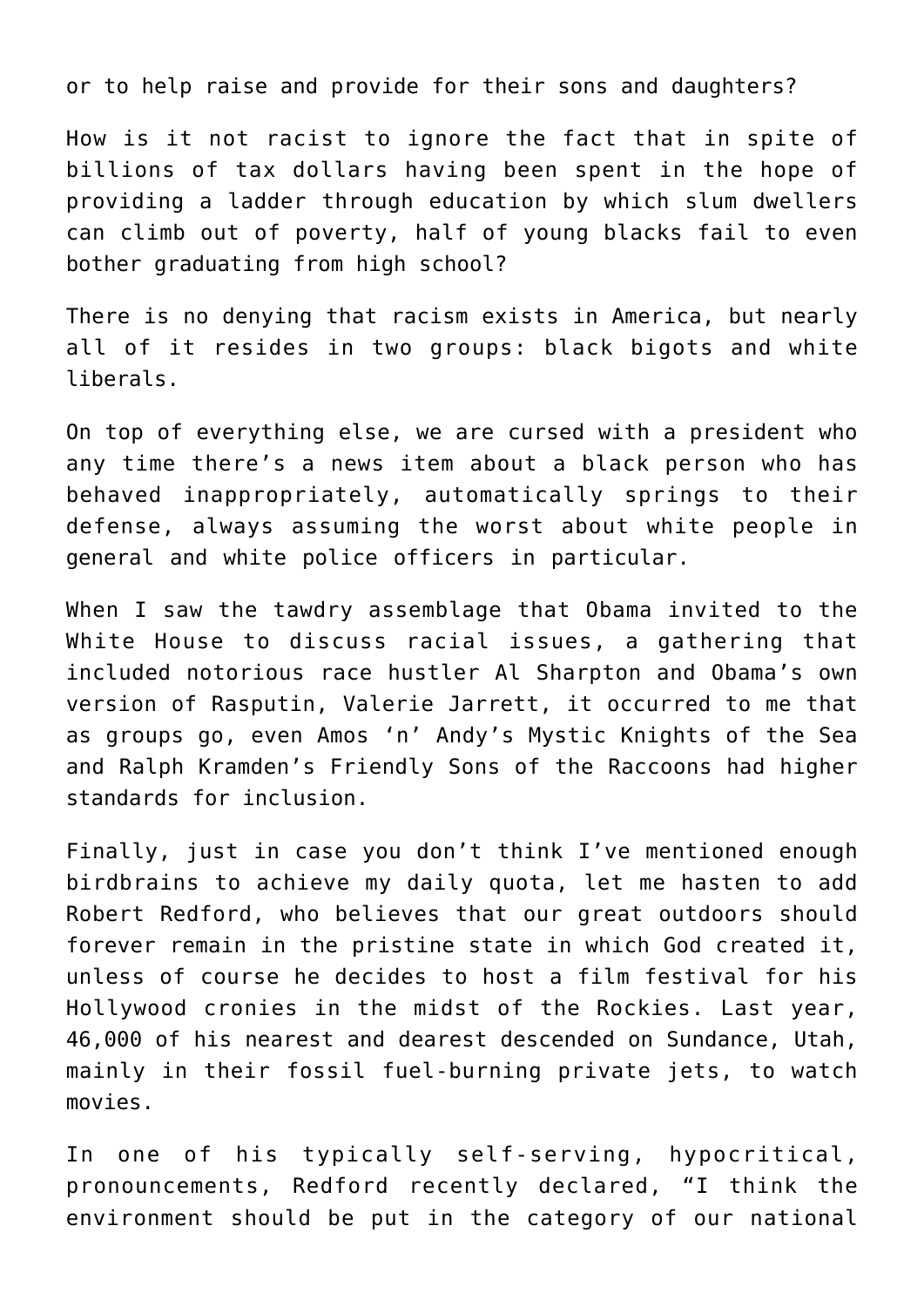security. Defense of our resources is just as important as defense abroad. Otherwise, what is there to defend?"

A few things that occurred to me, but apparently not to Mr. Redford, include our borders, freedom, liberty, loved ones and the Constitution.

**Burt's Webcast is every Wednesday at Noon Pacific Time. Tune in at K4HD.com His Call-in Number is: (818) 570-5443**

©2014 [Burt Prelutsky](mailto:BurtPrelutsky@aol.com/). Comments? Write [BurtPrelutsky@aol.com](mailto:BurtPrelutsky@aol.com/).

## **[Mysteries Worthy of Sherlock](https://bernardgoldberg.com/mysteries-worthy-of-sherlock-holmes/) [Holmes](https://bernardgoldberg.com/mysteries-worthy-of-sherlock-holmes/)**

Because Barack Obama repeats himself so often, I'm never sure when I see him on TV insisting that his energy policy involves "all-of-the-above" whether I'm watching one of his 2008 campaign speeches or one that he delivered yesterday afternoon. Either way, I know he's lying.

The reason that he gets applause from an audience of college students or public sector union members is because these trained seals know that whenever he pauses in the middle of a sentence, it's their cue to begin clapping. These dolts have no idea that "all of the above " theoretically refers to gas, coal, oil, nuclear, solar and wind. If they actually understood that the only two options he favors are the last two, they might stop cheering long enough to wonder why he doesn't just say so, instead of pretending that the other, more realistic options are actually on the table.

They might even wonder why he stopped the Keystone oil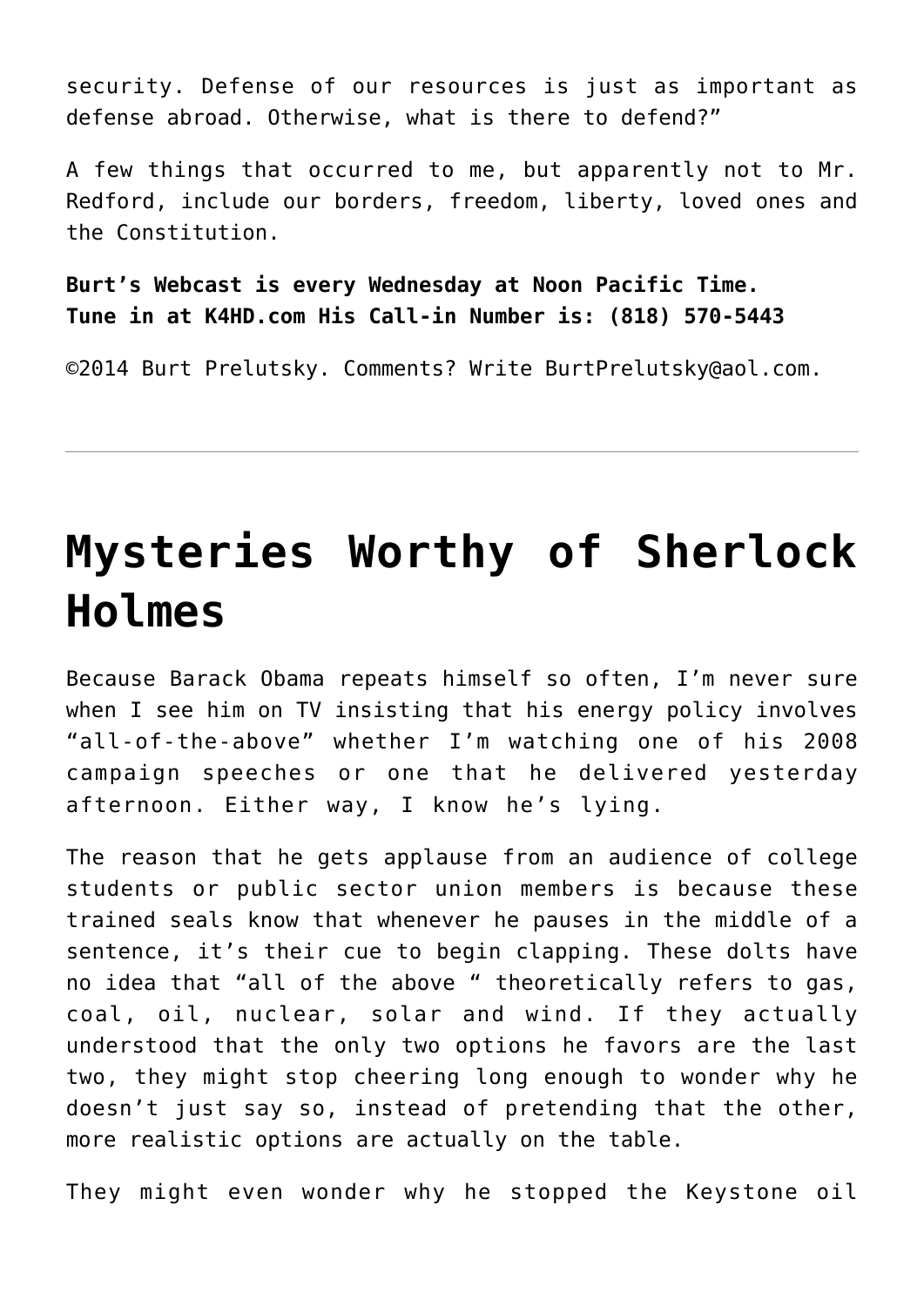pipeline in its tracks, or why he insists on taking bows for oil drilling in the U.S. that's only taking place thanks to George Bush's long term policies. Or, for that matter, they might even question why he has done everything in his power to destroy the coal and oil industries in America, while at the same time sending two billion tax dollars to help Brazil finance their offshore drilling efforts.

In a saner world, they might even ask each other why he has funneled billions of our dollars to solar companies that, in the natural course of things, quickly go bankrupt. Then again, they might be curious why the American taxpayer had to pony up hundreds of millions of dollars so that Chevrolet could give birth to the Volt, a car that is every bit as unappealing as the Ford Edsel was in its day. In fact, the only major differences between the two automotive lemons is that the Ford Motor Company came up with the Edsel on their own dime, and that the Volt, with its \$40,000 price tag, costs several times as much.

Moving on, if Staff Sgt. Robert Bales did what he is accused of having done in Afghanistan — namely massacre 16 civilians, nine of them children — he deserves to be punished. I have heard all the possible rationales for the crimes, which include a war-related brain injury, money woes, marital woes and a drinking problem, but I wouldn't buy those excuses if those vile crimes had been committed by a civilian in Chicago or Kansas City, so I'm not going to cut him any slack just because they took place halfway around the world in Kandahar.

That being said, the notion that, as a result of the carnage, the Al Capone of Afghanistan, otherwise known as Hamid Karzai, had the gall to tell America that our soldiers weren't to be allowed off their military bases, makes me question once again why we are propping up his corrupt regime. For good measure, this tinhorn douchebag also insisted that when Defense Secretary Panetta addressed several hundred U.S. servicemen, they had to leave their weapons at the door. Although it is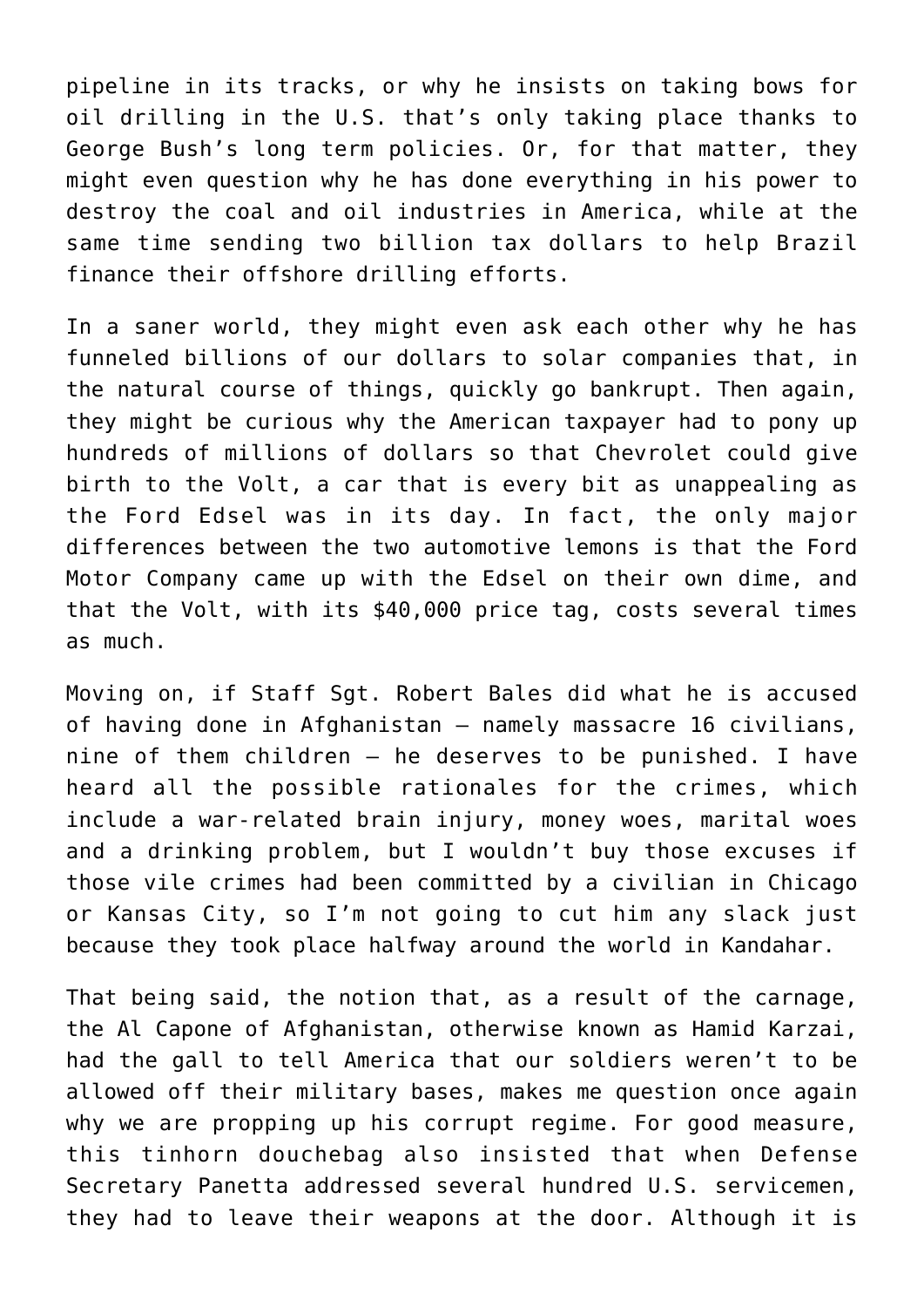still early in the year, Vegas odds makers are already making Karzai the schmuck to beat in the 2012 Chutzpah Man of the Year competition.

This is the same Hamid Karzai, by the way, who insisted that Sgt. Bales stand trial and get a taste of what passes for justice in an Afghan court, but who has not, so far as I can tell, even arrested the treacherous Afghan guards who shot seven American soldiers in the back over the past couple of months.

For my part, I would pull our troops out of Afghanistan tomorrow morning, let the Taliban deal with Karzai, and come back in the afternoon if we felt the need.

Finally, in a recent piece, I committed the sin in some readers' eyes of paying respect to Abraham Lincoln. Even though I know that Lincoln did not fight the Civil War in order to free the slaves, but in order to preserve the Union, and that some people are still upset that he suspended habeas corpus during the conflict, I had to take exception to those who accused him of being a dictator and who likened the Civil War to our American Revolution.

The Founding Fathers did not wage war in order to free themselves from an overreaching federal government, but to free themselves from the government of a foreign power in which they had no representation. The Confederate States, on the other hand, were fully represented in Washington, D.C.

A few readers pointed out that there was nothing in the Constitution that prevented the 11 Southern states from seceding. My response was: Why would there be? After fighting the Brits in order to gain their independence, why would Washington, Madison and Adams, ever dream that 80 or so years later, half the nation would decide to go its separate way? It would be like parents leaving the house and having to remind their 12-year-old son to be sure not to remove his own